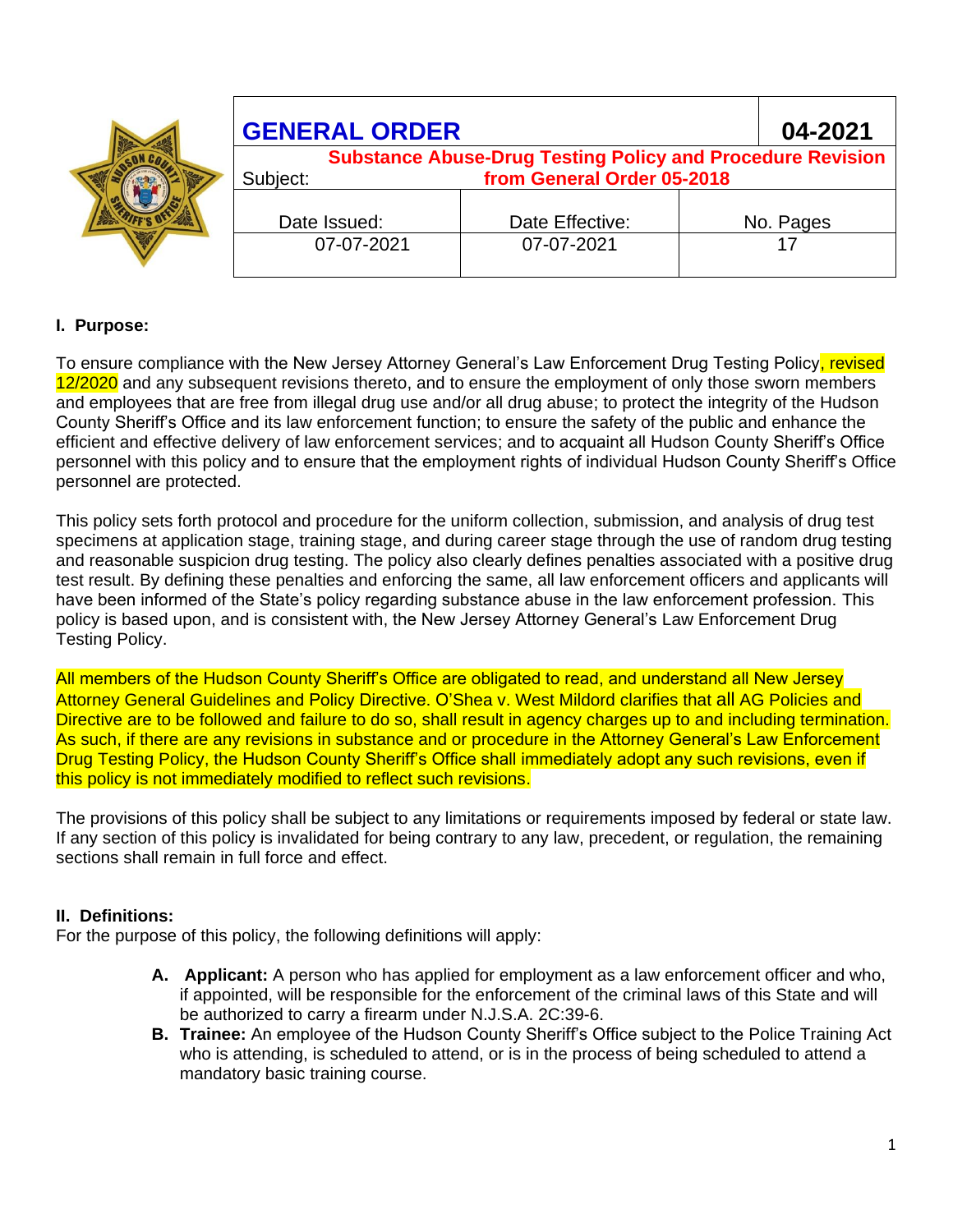- **C. Sworn Member:** An employee of the Hudson County Sheriff's Office who is responsible for the enforcement of the criminal laws of this State, comes under the jurisdiction of the Police Training Act, and is authorized to carry a firearm under N.J.S.A. 2C:39-6.
- **D. Reasonable suspicion:** Reasonable Suspicion requires objective facts which, with inferences, would lead a reasonable person to conclude that drug related activity is taking place or has taken place and that a particular employee of the agency may be involved. It may be based on either direct observation, or on information heard or received from statements of a suspected officer, other officer, civilian employee, or citizens. The reasonable standard is less demanding than probable cause; therefore, the standard needed to satisfy the reasonable suspicion standard may be "less reliable" than that required to establish probable cause. If, at any point, a sworn member is unsure if reasonable suspicion exists, the reporting sworn member should contact either their supervisor or the Internal Affairs Unit. The following factors should be evaluated to determine the quality and relevance of the information required by the HCSO regarding reasonable suspicion testing.
	- The nature and source of the information.
	- Whether the information constitutes direct evidence or is hearsay in nature.
	- The reliability of the informant or source.
	- Whether corroborating information exists and the degree to which it corroborates the accusation.
	- Whether and to what extent the information may be stale.

## **III. Types of Drug Screening:**

- **A.** Applicants.
- **B.** Trainee Testing.
- **C.** Reasonable Suspicion Testing of Trainees and Sworn Law Enforcement Officers.
- **D.** Random Testing of Trainees and Sworn Law Enforcement Officers.
	- **1.** Applicants.

The Hudson County Sheriff's Office shall test all applicants for employment as a sworn law enforcement officer during the pre-employment screening process. Applicants will be notified that pre-employment screening includes drug testing. Furthermore, applicants shall be informed that a positive result will result in:

- **a.** Removal of the applicant from further consideration for employment with the Hudson County Sheriff's Office;
- **b.** Cause the applicant's name to be reported to the central drug registry maintained by the Division of State Police; and
- **c.** Preclude the applicant from being considered for future law enforcement employment for a period of two (2) years from the date of the drug test.
- **d.** Applicants shall be informed that their refusal to submit to a drug test shall result in their no longer being considered for law enforcement employment in New Jersey.

Additionally, the notification will include notice that if the applicant is currently employed as a sworn law enforcement officer by another agency and tests positive, the employing law enforcement agency will be notified.

**2. Trainees.**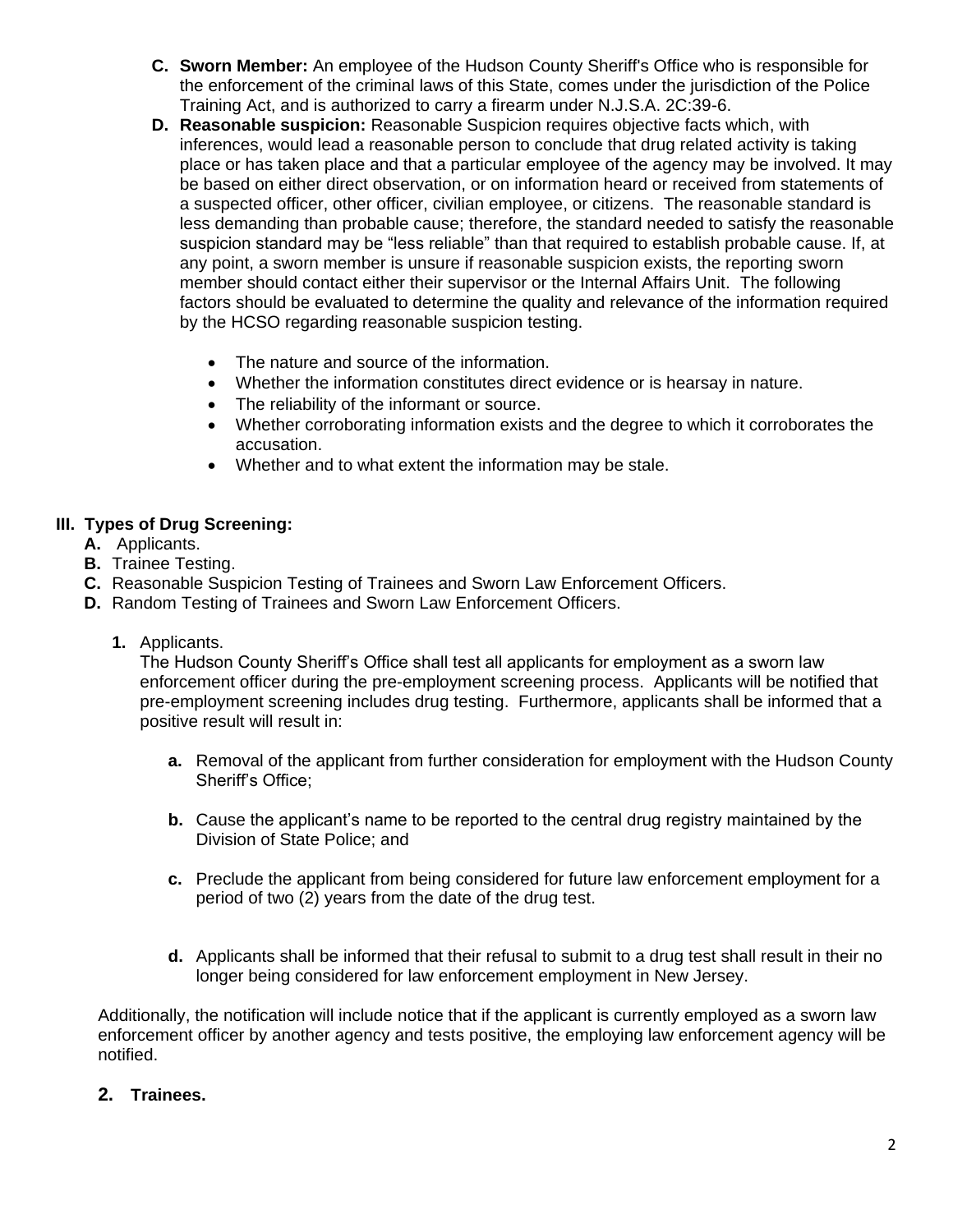Trainees shall be informed that drug testing is mandatory while attending the basic police training course at a certified police academy approved by the Police Training Commission. The testing of trainees while attending a basic police training course will be conducted by the Police Academy staff. Hudson County Sheriff's Office Trainees who have been appointed temporarily and have not been assigned to a police academy are subject fitness for duty exam if reasonable suspicion is developed which indicates substance abuse. Academy assigned trainees will be informed that a positive result or refusal to submit to a drug test at any time during their training will result in:

- **a.** Termination from employment;
- **b.** Inclusion of the trainee's name in the central drug registry maintained by the Division of State Police; and
- **c.** The trainee being permanently barred from future law enforcement employment in New Jersey.

## **3. Sworn Members.**

Sworn Members are to be informed that a negative result on any type of drug test, (random/reasonable suspicion) is, and shall be, a condition of continued employment with the Hudson County Sheriff's Office. Sworn members shall additionally be informed that a positive test for illegal drugs will result in:

- **a.** The sworn member being immediately suspended from all duties.
- **b.** The sworn member being administratively charged and, upon final disciplinary action, terminated from employment with the Hudson County Sheriff's Office.
- **c.** Inclusion of the sworn member's name in the Central Drug Registry maintained by the N.J. State Police.
- **d.** The sworn member being permanently barred from future law enforcement employment.

Any sworn member who refuses to submit to a drug test based on reasonable suspicion or random selection after being lawfully ordered to do so, or who submits an adulterated or tainted urine specimen shall be subject to the same penalties as those officers who test positive for illegal use of drugs. A sworn member who resigns or retires after receiving a lawful order to submit urine shall be deemed to have refused to submit to a drug test.

## **IV. Procedures**

## **A. Applicants for employment as a sworn law enforcement officer**

All applicants will be required to submit a urine specimen under the supervision of the Hudson County Sheriff's Office Training Bureau Commander or other designee as part of the applicant's pre-employment screening at any time during the pre-employment process. Additionally, applicants may be tested as many times as the Hudson County Sheriff's Office deems necessary, particularly if a significant amount of time has elapsed since the initial testing and assignment to state certified police academy. During pre-employment process, the HCSO must ensure that it complies with the provision of the Americans with Disability Act by refraining from making medical inquires. Therefore, the medication information form should not be used at the applicant stage, unless a positive test result requires an explanation by the prospective employee.

## **B. Law Enforcement Trainees**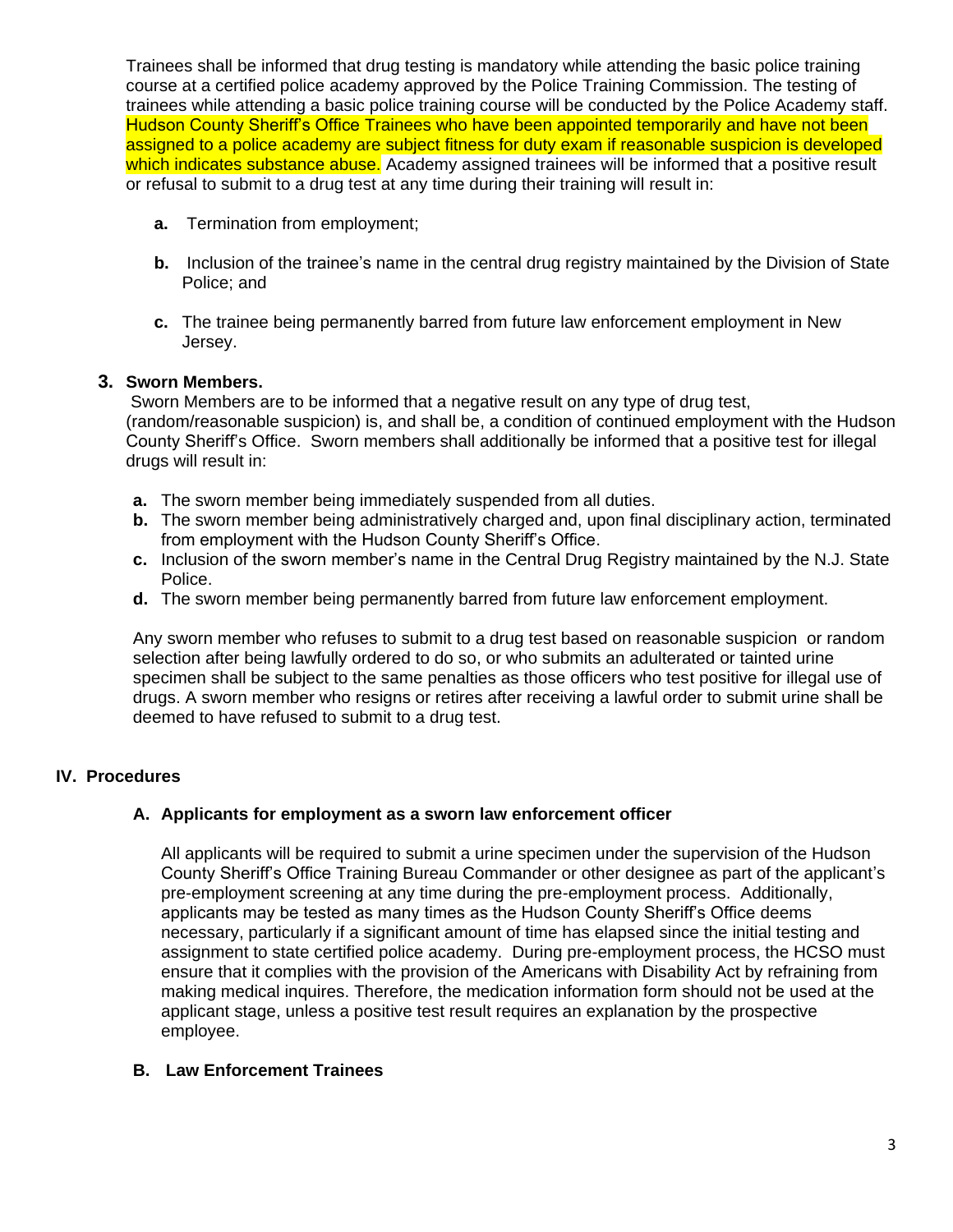Law enforcement trainees will be required to submit, under the supervision of the Director of the Police Academy at which they are in attendance, one (1) or more urine specimens for testing while they are attending a mandatory basic training course or while they are receiving basic retraining. All drug testing conducted during basic or basic re-training will comply with rules/regulations established by the New Jersey Police Training Commission.

Individual trainees will also be required to submit a urine specimen for testing when there exists individualized reasonable suspicion to believe that the trainee is illegally using drugs. A trainee shall be ordered to a reasonable suspicion drug test only with the approval of the County Prosecutor, Hudson County Sheriff, or the Director of the Police Academy the trainee is attending.

## **C. Sworn Law Enforcement Officers Reasonable Suspicion Testing**

- **1.** All sworn members of the Hudson County Sheriff's Office, regardless of rank or assignment, will be ordered to submit to a drug test whenever there is a reasonable individualized suspicion to believe that an officer is illegally using drugs.
- **2.** All sworn members employed by the Hudson County Sheriff's Office, regardless of rank or assignment, have a basic duty to report to their direct supervisor, or other ranking officer, any use or suspicion of use of illegal drugs or drug abuse, whether on or off duty by any employee of the Hudson County Sheriff's Office, or other police agency in New Jersey. Any sworn members who knowingly fail to report suspected use of illegal drugs shall be subject to criminal charges and/or disciplinary action, which may result in termination from employment, not withstanding that no other disciplinary history may exist.
- **3.** It will be the Policy of the Hudson County Sheriff's Office that before any member is ordered to submit to a reasonable suspicion drug test, the unit commander, tour commander, or ranking supervisory officer shall prepare a written report which documents the facts and observations that form the basis for the reasonable suspicion. A verbal notification will be made forthwith by the ranking supervisor to the Internal Affairs Unit, who shall notify the Hudson County Sheriff or his designee.
- **4.** A copy of the written report shall immediately be forwarded to, and reviewed by, the Hudson County Sheriff and the Hudson County Prosecutor or their designee before a reasonable suspicion test may be ordered.
- **5.** Under emergent circumstances, or when necessary to maintain safety, health, order or effective delivery of agency services, approval may be given for a reasonable suspicion drug test on the basis of a verbal report. The report will be documented in writing as soon as possible. No reasonable suspicion drug test will be administered to any member of the Hudson County Sheriff's Office prior to approval of the Hudson County Sheriff or his designee.
- **6.** Negative results on any test for illegal drugs shall be a condition of continued employment by the Hudson County Sheriff's Office. Positive results will result in termination of employment with the Hudson County Sheriff's Office.
- **7.** Any sworn member who refuses to submit to a drug test based on reasonable suspicion after being lawfully ordered to do so, or who submits an adulterated or tainted urine specimen, shall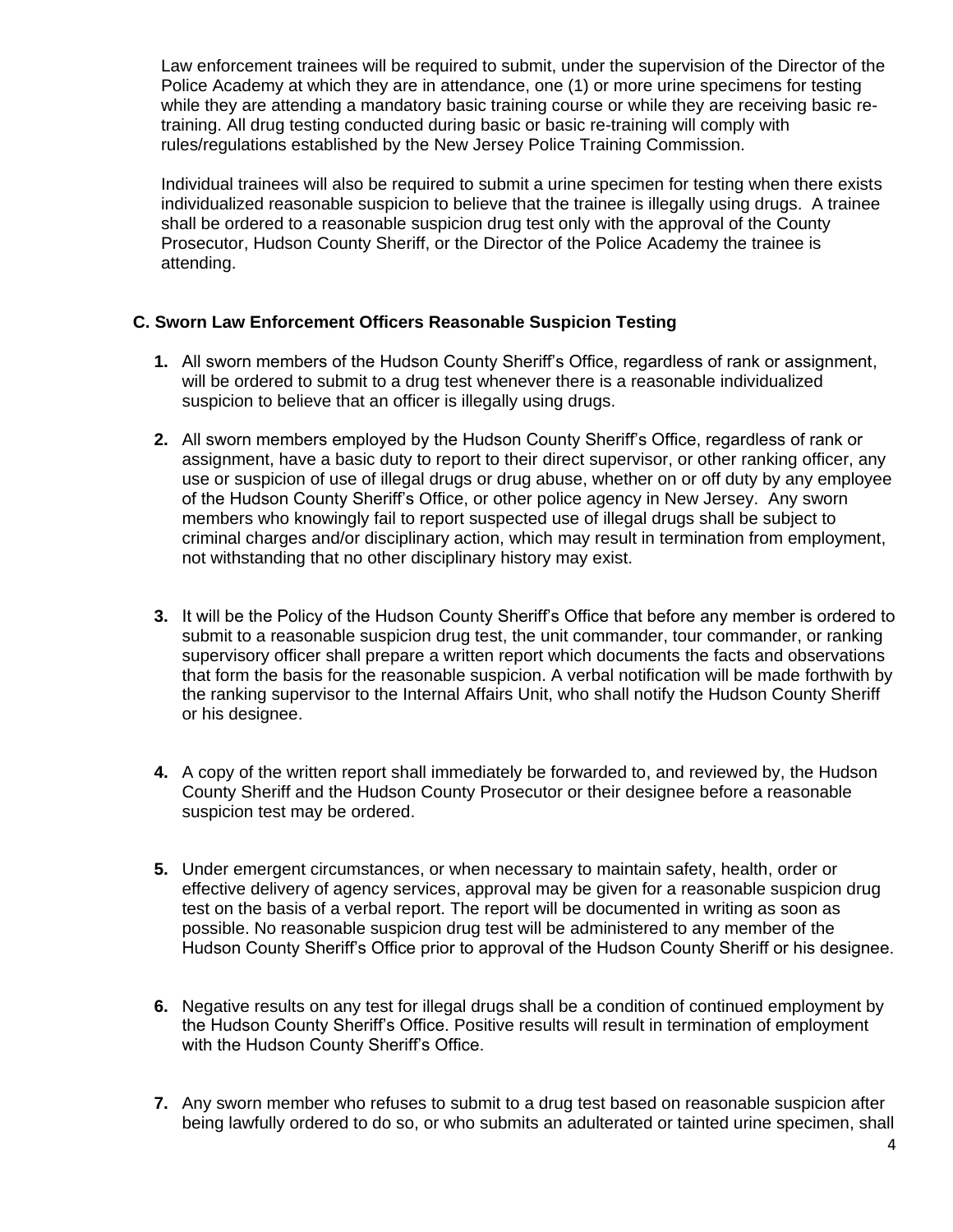be subject to the same penalties as those members who test positive for illegal use of drugs. Any member who resigns or retires after receiving a lawful order to submit a urine specimen for drug testing and who does not provide a specimen shall be deemed to have refused to submit to the drug test.

- **8.** Any sworn member required to submit to a reasonable suspicion drug test shall be immediately relieved from duty and escorted to a designated testing area.
- **9.** After a sample is provided, the sworn member will not be permitted to return to duty, and or operate any Hudson County Sheriff's Office vehicles/equipment. The sworn member's firearm will be removed, and secured by the Internal Affairs Unit. Arrangements shall be made by the Internal Affairs Unit for transportation of the sworn member to their home. If the sworn member rejects transportation, the HSCO ranking supervisor shall take measures to prohibit the sworn member from operating a motor vehicle of any type.
- **10.** Sworn members tested under reasonable suspicion shall be suspended with pay pending the test results. If the test results are negative, the sworn member shall be reinstated with full pay and entitlements. If the results are positive, the sworn member shall be suspended without pay and subject to dismissal.
- **11.** Non-compliance with an order to submit to a reasonable suspicion drug test, to disclose and explain the nature of any suspected substance, to leave their assigned post or County facility, or any other reasonable request shall be viewed as insubordination, refusal, and /or other sufficient cause for discipline; and the sworn member shall be subject to discipline up to and including termination.

## **D. Sworn Law Enforcement Officers Random Drug Testing**

All sworn members of the Hudson County Sheriff's Office, regardless of rank or assignment, shall be subject to the random, unannounced mandatory drug testing for illegal drugs. Testing will be under the direct supervision of the Internal Affairs Unit and with the authority of the Hudson County Sheriff or his designee.

- **1.** The Hudson County Sheriff's Office, shall conduct, at a minimum, three (3) random drug screenings per calendar year. No less than 10 percent of total sworn members shall be randomly tested each time. In the event that scheduling, manpower, and/or workload does not permit the Internal Affairs Unit to conduct three random drug screenings per year, then the Internal Affairs Unit shall conduct no less than two (2) random drug screenings per calendar year.
- **2.** The random selection process will be administered and conducted by two (2) members of the Internal Affairs Unit or designee using a computer-based random selection program. The program will include the names of all sworn members. As part of the random selection process, a list of alternate sworn members shall be generated simultaneously. The alternates will be used in the event a sworn member initially randomly selected for testing is not available due to a prior scheduled vacation, compensatory day off, military leave, suspension, or leave of absence. The alternate list shall be utilized to reach the original random total selected. Only those sworn members randomly selected by the computer shall be subject to random testing on the test date.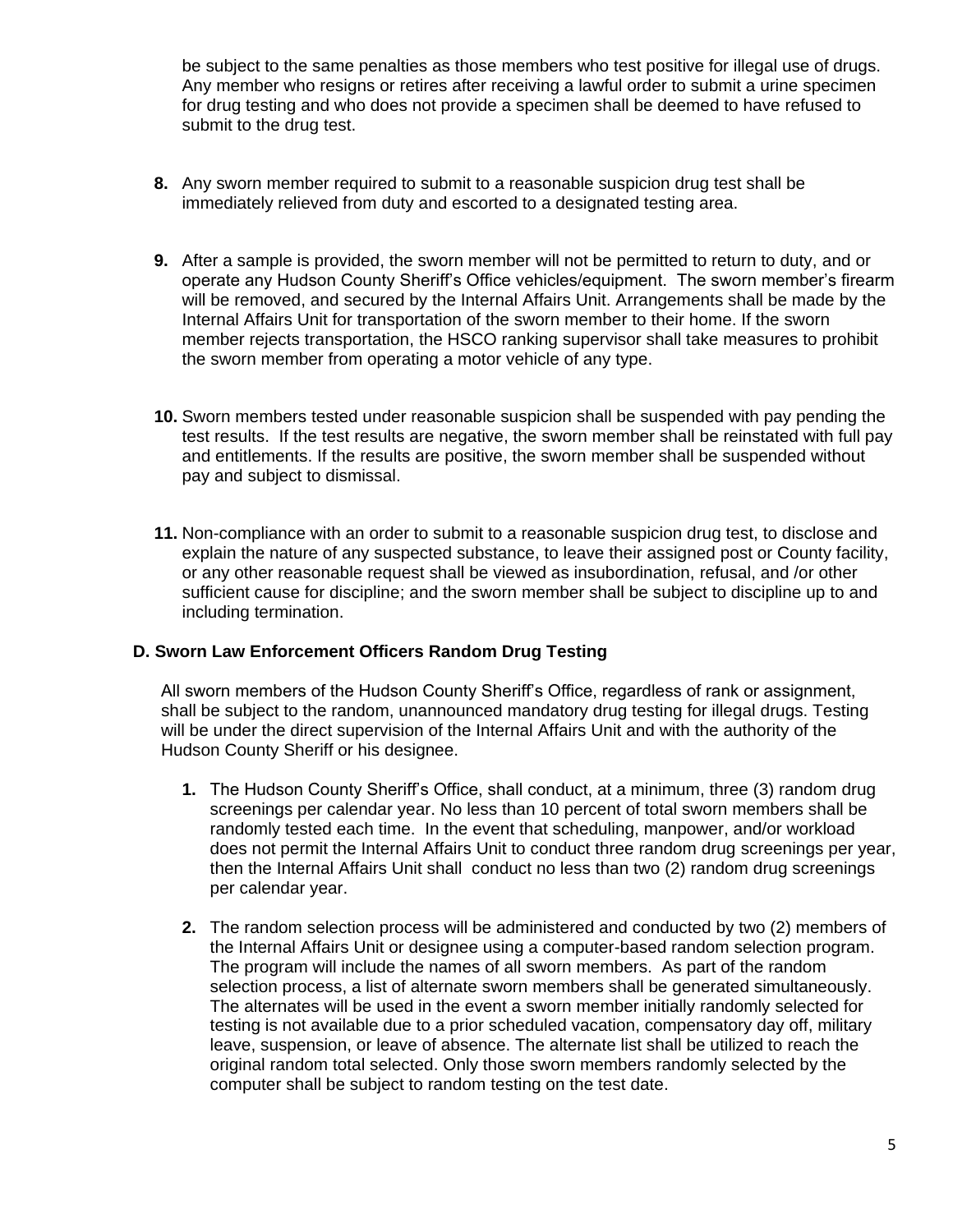- **3.** One representative of the collective bargaining unit(s) may witness the selection process. The Internal Affairs Unit will notify the collective bargaining unit(s) in a timely manner of the date, time, and location of the selection process. Failure of a collective bargaining representative to be present will not delay or postpone the random selection or testing process.
- **4.** The Internal Affairs Unit will verify, document, and maintain a record of each selection process through the following:
	- **a.** The record of each process shall be signed by the person assigned to conduct the selection process;
	- **b.** co-signed by a witness;
	- **c.** co-signed by a collective bargaining representative, if any. If a member of the collective bargaining unit fails to participate in the observation process, it shall be indicated in the documentation; and
	- **d.** all random selection and drug testing records will be maintained as confidential records in the same manner as other Internal Affairs records pursuant to the Attorney General Guidelines.
- **5.** Urine specimens from those sworn members selected shall be collected under the supervision of the Internal Affairs Unit or a trained designee in a prompt and confidential manner in accordance with the specimen acquisition procedures outlined in this policy, and shall then be processed for testing for illegal drugs.
- **6.** Any sworn member who refuses to submit to a drug test when randomly selected is subject to the same penalties as those sworn members who test positive for illegal drugs. A sworn member who resigns or retires after receiving a lawful order to submit a urine specimen for drug testing and who does not provide the specimen or attempts to provide an adulterated specimen shall be deemed to have refused to submit to the drug test.
- **7.** The Hudson County Sheriff's Office method of random selection ensures that every sworn member in the agency has an equal chance of being selected. A sworn member who has been previously selected from the random selection process is not excused from future selection and test.
- **8.** In the event of (1) a positive drug test by a sworn member, (2) a refusal by a sworn member to take the drug test, or (3) administration of a reasonable suspicion drug test to a sworn member, the Hudson County Sheriff, or his designee shall provide a confidential written notice to the Hudson County Prosecutor or his/her designee within ten (10) days. Upon completion of any disciplinary actions, the Hudson County Sheriff, or his/her designee shall repot the discipline to the Hudson County Prosecutor or his/her designee.
- **9.** It will be the procedure of the Hudson County Sheriff's Office, consistent with New Jersey Attorney General Law Enforcement Directive No. 2018-2, to provide a written notice to the Hudson County Prosecutor or his/her designee of the dates of testing conducted during the prior year, total number of sworn members employed by the Hudson County Sheriff's Office, the total number of sworn members tested, and the total number of sworn members (if any) who tested positive by December 31 (12/31) of each calendar year.
- **10.** Any sworn member/trainee who is on a prescheduled personal day, vacation, or listed as sick/injured prior to the scheduled random selection process, shall not be tested during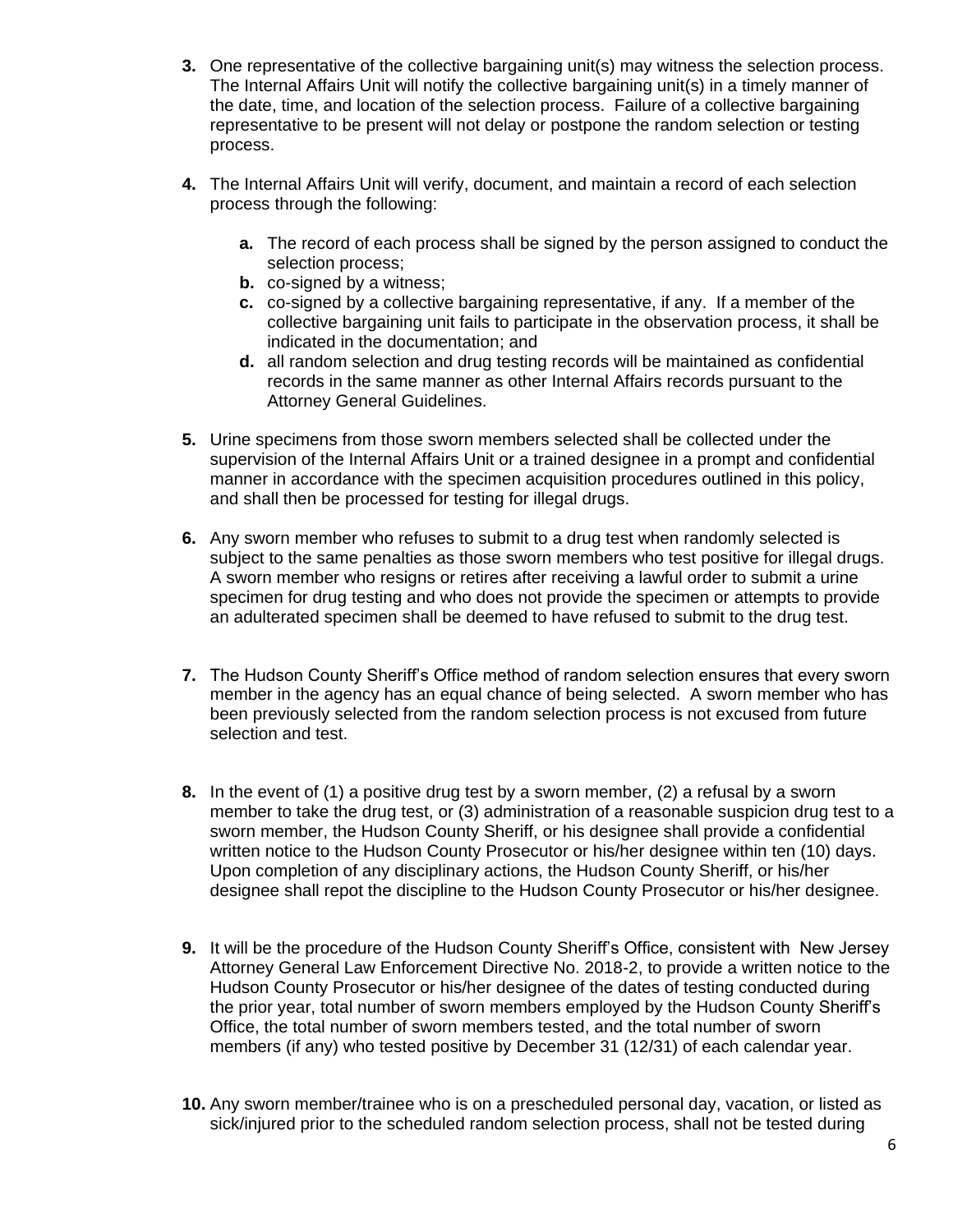that random selection process. In such cases, the alternates shall be substituted for these sworn members.

- **11.** If a sworn member/trainee reports off sick/injured after his/her name has been randomly selected, the sworn member if ambulatory will be ordered to report to the HCSO IAU and submit a urine sample for testing.
- **12.** If a sworn member is not ambulatory, two members from the HCSO, IAU, or their trained designees will respond to the sworn member's listed home address. The sworn member will then be given the option of providing a urine sample to the procurement team at home, or he/she will be transported by the procurement team to the HCSO Internal Affairs Unit, or an approved medical facility for specimen collection. Upon completion of specimen collection, the sworn member will be transported back to his/her residence. Except for advance medical documented reasons, failure to provide a urine specimen will be treated as a refusal. During this procedure, all sworn members shall be treated and afforded all due dignity and respect, so as not to cause embarrassment to the sworn member in front of family or love ones. All HCSO personnel will maintain current address and telephone numbers on file with the Internal Affairs Unit. Failure to maintain an accurate/current home address is a violation of Rule (2.15 Change in Address and Telephone Number) and shall result in agency charges up to and including termination.

If it is determined that traveling to a member home would compromise the health/safety of the member/family or urine procurement team, the selected member shall be replaced by a previously selected alternate. This shall be documented in writing, detailing the reasons for selecting an alternate and forwarded to the Hudson County Sheriff or his designee.

**13.** Any sworn member or employee of the Hudson County Sheriff's Office who discloses the identity of a sworn member selected for random drug testing or reasonable suspicion testing, or the fact that a random selection for drug testing is scheduled to take place prior to collection of urine specimens shall be subject to discipline up to, and including, termination and possible criminal charges.

**14.** Urine specimens may also be collected from HCSO personnel during a regularly scheduled and announced medical examination or a fitness for duty examination. However. The collection and analysis of these specimens are not governed by this policy.

### **E. Acquisition Procedure for Specimen Collection for Applicants, Trainees, and Sworn Law Enforcement Officers.**

**1.** Two members of the Internal Affairs Unit/Training Unit (applicants only) and two alternates (one male/one female) shall be designated to serve as the monitors of the actual specimen acquisition process. The monitor shall always be of the same gender as the sworn member being tested. In the event there is no sworn member of the same gender available from the Hudson County Sheriff's Office, the Hudson County Sheriff or his designee may request an employee of the same gender from another law enforcement agency to serve as the monitor.

Responsibilities of the Acquisition Monitor: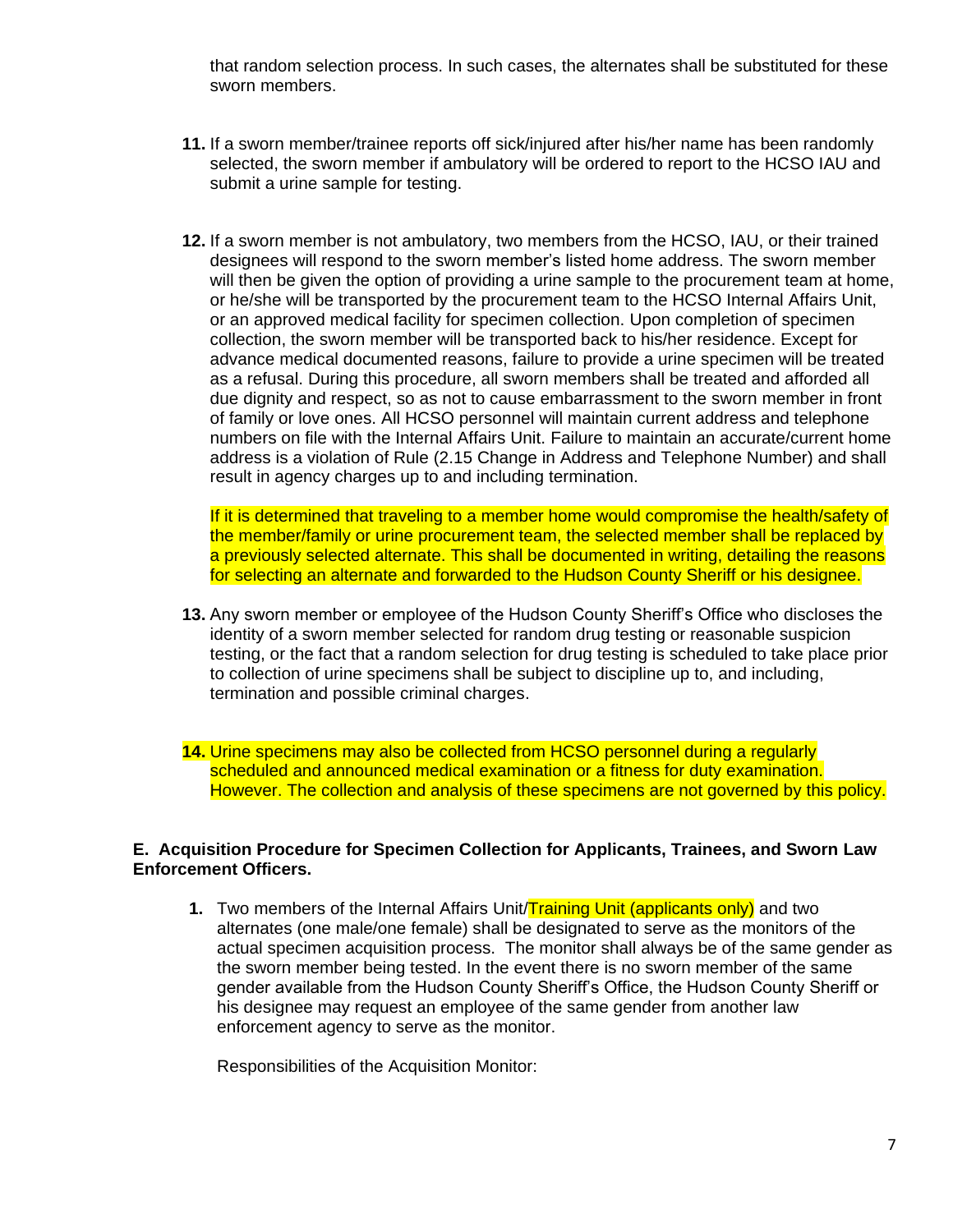- **a.** Ensure that all documentation is fully and accurately completed by the individual submitting the specimen.
- **b.** As practicable, collect urine specimens in a manner that provides for individual dignity and privacy while protecting the integrity of the specimen and testing process.
- **c.** Comply with and protect the chain of custody procedures established for the collection of urine specimens and their submission to the State Toxicology Laboratory for analysis.
- **d.** Specimens shall be collected utilizing a split collection kits supplied by the Laboratory. Under no circumstances shall a specimen be collected and submitted for analysis in a specimen container that has not been approved by the NJ State Medical Examiner Toxicology Laboratory. It is the responsibility of each agency to contact the Laboratory to obtain the Split Specimen Kits and Forensic Urine Drug Testing Custody and Submission Forms (CSF).
- **e.** Collecting and submitting urine specimens shall be in accordance with the NJ Medical Examiner Toxicology Laboratory Law Enforcement Drug Testing, Urine Specimen Collection Procedure as outlined in section "F".

#### **2. Applicants.**

Applicants testing shall be administered by designated members of the HCSO Training Unit or other designated monitors. Prior to the submission of a urine specimen, all applicants for employment as a sworn law enforcement officer shall execute a Drug Testing Applicant Notice and Acknowledgement form consenting to the collections and analysis of their urine for illegal drugs. The form will advise the applicant that a negative result is a condition of employment and that a positive result will result in:

- **a.** the applicant being disqualified from the employment process;
- **b.** the applicant's name being reported to the Central Drug Registry maintained by the New Jersey Division of State Police; and
- **c.** preclude the applicant from being considered for future law enforcement employment in New Jersey for a period of two years.
- **d.** In addition, applicants for employment may be tested as many times as is determined by the Hudson County Sheriff, or his designee.

To ensure compliance with the Americans with Disabilities Act (ADA), the Hudson County Sheriff's Office will not require applicants to complete a Drug Testing Medication Information Form prior to submission of a urine specimen.

However, ALL applicants may be required to complete a medical questionnaire if a positive test result is indicated by the State Toxicology Laboratory for a controlled dangerous substance. That drug testing medication information form shall then be submitted to the State Toxicology Laboratory after having been placed in sealed evidence envelope with his/her social number affixed to the front and his/her initials and date written on the sealed flap of the envelope. An applicant who refuses to submit a medical questionnaire after receiving notification of a positive drug test result shall be treated as a refusal and removed from the application process.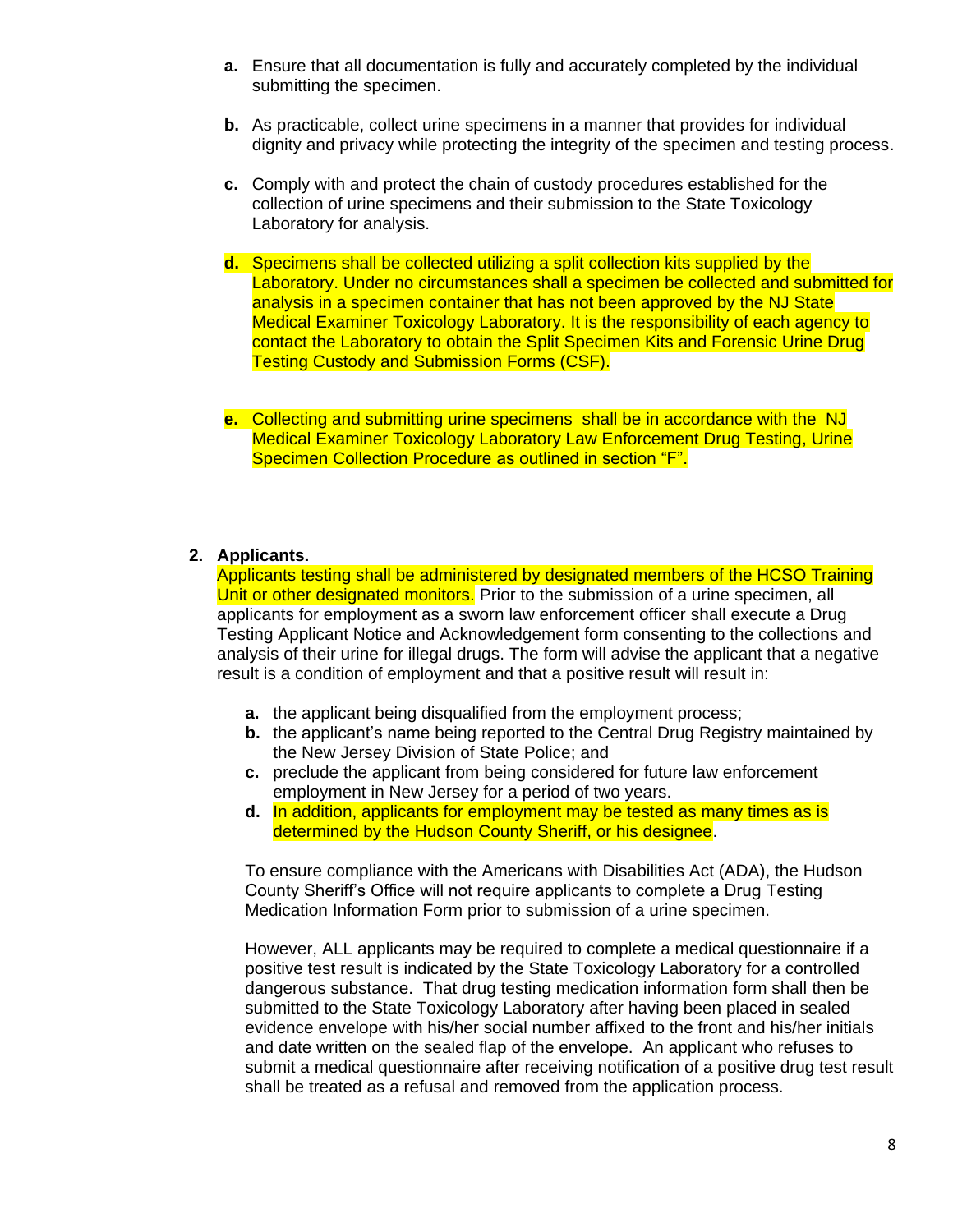## **3. Trainees.**

Prior to submission of a urine specimen, trainees enrolled in a basic police training course approved by the Police Training Commission shall execute a Drug Testing Trainee Notice and Acknowledgement form. The form will advise the trainees that a negative result is a condition of employment and that a positive result will in:

- **a.** dismissal from the basic police training academy;
- **b.** inclusion of the trainee's name in the Central Drug Registry maintained by the New Jersey Division of State Police;
- **c.** cause the trainee to be dismissed from the Hudson County Sheriff's Office; and
- **d.** being permanently barred from future law enforcement employment.

The form shall also advise the trainee that the refusal to participate in the test process will result in the same penalties as testing positive. All trainees shall complete the Drug Testing Medication Information form which clearly describes ALL medications, both prescription and over the counter, ingested in the past 14 days. This form will be placed in a sealed envelope with his/her social security number affixed on the front and his/her initials and date written on the sealed flap of the envelope.

## **4. Sworn Members.**

Prior to the submission of a urine specimen, sworn members of the Hudson County Sheriff's Office shall complete a Drug Testing Medication form which clearly describes ALL medication, both prescription and over the counter, ingested in the past 14 days. This form will be placed into a sealed envelope with his/her social security number affixed on the front and his/her initials and date written on the sealed flap of the envelope.

### **F. Collection of Specimen.**

- **1.** Throughout the test process, the identity of all individuals being tested shall remain confidential. Individual specimens shall be identified throughout the process by use of social security numbers. At no time shall an individual's name appear on any form or specimen container sent to the State Toxicology Laboratory.
- **2.** Specimens will be collected utilizing equipment and supplies approved by the State Toxicology laboratory. Under no circumstances may a specimen be collected and submitted for analysis in a container that has not been approved by the State Toxicology Laboratory.
- **3.** Every effort shall be made to ensure the privacy of the individual sworn member who has been directed to provide a specimen. However, it is the responsibility of the monitor to ensure the accuracy and integrity of the test. Therefore, a monitor may direct an individual officer who has been selected for drug test to remove outer clothing (jackets, etc.), empty their pockets, and wash their hands under running water. In addition, monitors may add tinting agents to toilet water. All urine specimens will be acquired and processed in accordance with procedures established by the State Toxicology Laboratory as follows:
	- **a.** The monitor shall require the test subject to complete the Drug Testing Medication Information Form. The test subject shall list on this form all prescribed and over the counter medications or drugs he/she has ingested in the past 14 days. After the monitor inspects the form for accuracy, the monitor shall provide the test subject with the appropriate number of sealable urine specimen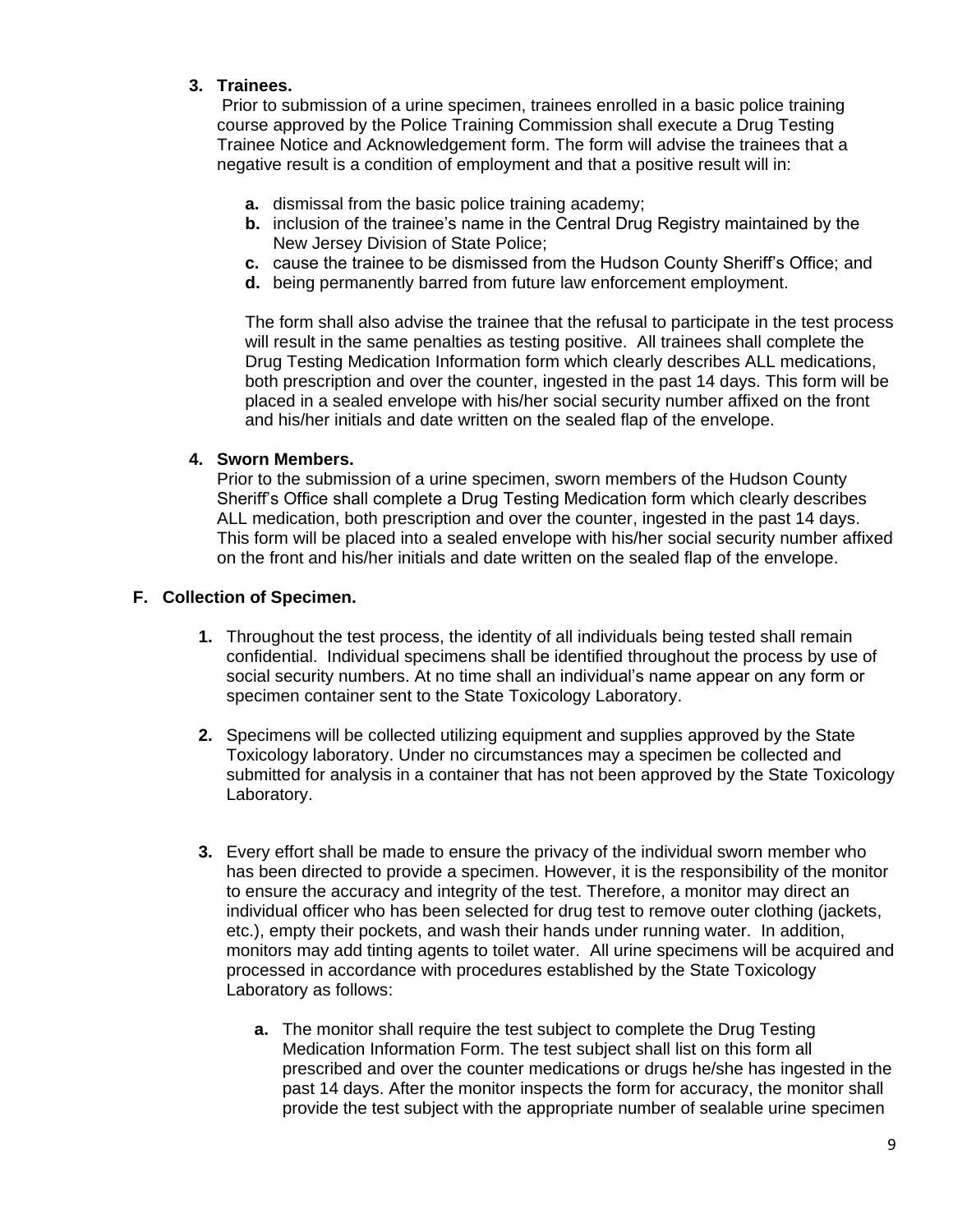bottles that have been approved and supplied by the New Jersey State Toxicology Laboratory. Two (2) specimen bottles shall be provided to all test subjects, including applicants. The test subject shall then complete a specimen label for each bottle provided by using an ordinary pencil. The test subject shall print his/her social security number and the letter "A" below the social security number on one of the I.D. labels, as well as his/her initials, the monitor's initials, date, and time on the label. The test subject will then place one label inside one of the specimen bottles provided with the printed side of the label facing outward, thereby designating this bottle, and subsequently produced specimen, as "bottle A" and "first specimen", respectively. Next, using an ordinary pencil, the test subject writes his/her social security number and the letter "B" below the social security number on the second I.D. label, and places the label inside the second specimen container printed side out, thereby designating this bottle, and subsequently produced specimen, as "bottle B" and "second specimen" respectively.

- **b.** All test subjects shall provide two urine specimen samples between 45 ml. and 60ml. into each of the two (A & B) urine specimen collections containers provided, shall not flush the toilet, and shall return both specimens to the monitor immediately after the specimens are produced. Each test subject shall provide a urine sample into the collection containers without the direct observation of any other test subject or person, except, when necessary, in the presence of the monitor. After providing the urine sample, the test subject shall seal each specimen container by placing it on a solid flat surface and firmly pressing down on the lid until the seal fully engages, thus ensuring the integrity of the specimen. The test subject shall then return (1) the completed Drug Testing Medication Information Form, enclosed in the sealed envelope with his/her initials, social security number, and date on the sealed flap; and (2) the sealed and identified urine specimen collection containers (A & B) to the monitor.
- **c.** Upon receipt of the collection containers, and within four minutes, the monitor shall check the temperature control strip in each container to determine that the temperature of the specimen is at the acceptable level. A color change between 90° and 100° F indicates an acceptable specimen temperature. Once the monitor is satisfied that the required documentation is accurate, and he/she has inspected the specimen container(s) to determine that a specimen has been produced and that the specimen container(s) are properly identified and sealed, the monitor shall take possession of the specimen container(s).
- **d.** The monitor will ensure that the specimens are delivered to the Supervising Internal Affairs Officer who shall ensure that all specimens are delivered to the New Jersey State Police Toxicology Laboratory for analysis in accordance with chain of custody procedures. The Internal Affairs Unit shall be responsible for ensuring that chain of custody procedures are followed in the collection, storage, and transport of specimens, and that the specimens are delivered to the State Toxicology Laboratory, when practicable, within (1) working day of their collection. The Supervising Internal Affairs Unit Officer shall secure the urine samples in a dedicated, controlled access, refrigerated storage area until both "A" & "B" samples can be delivered to the New Jersey State Toxicology Laboratory. In applicant testing, the Hudson County Sheriff's Office Training Unit, or their designee, shall be responsible for the collection, and chain of custody of all applicant specimens.
- **e.** Individuals will void without direct observation of the monitor.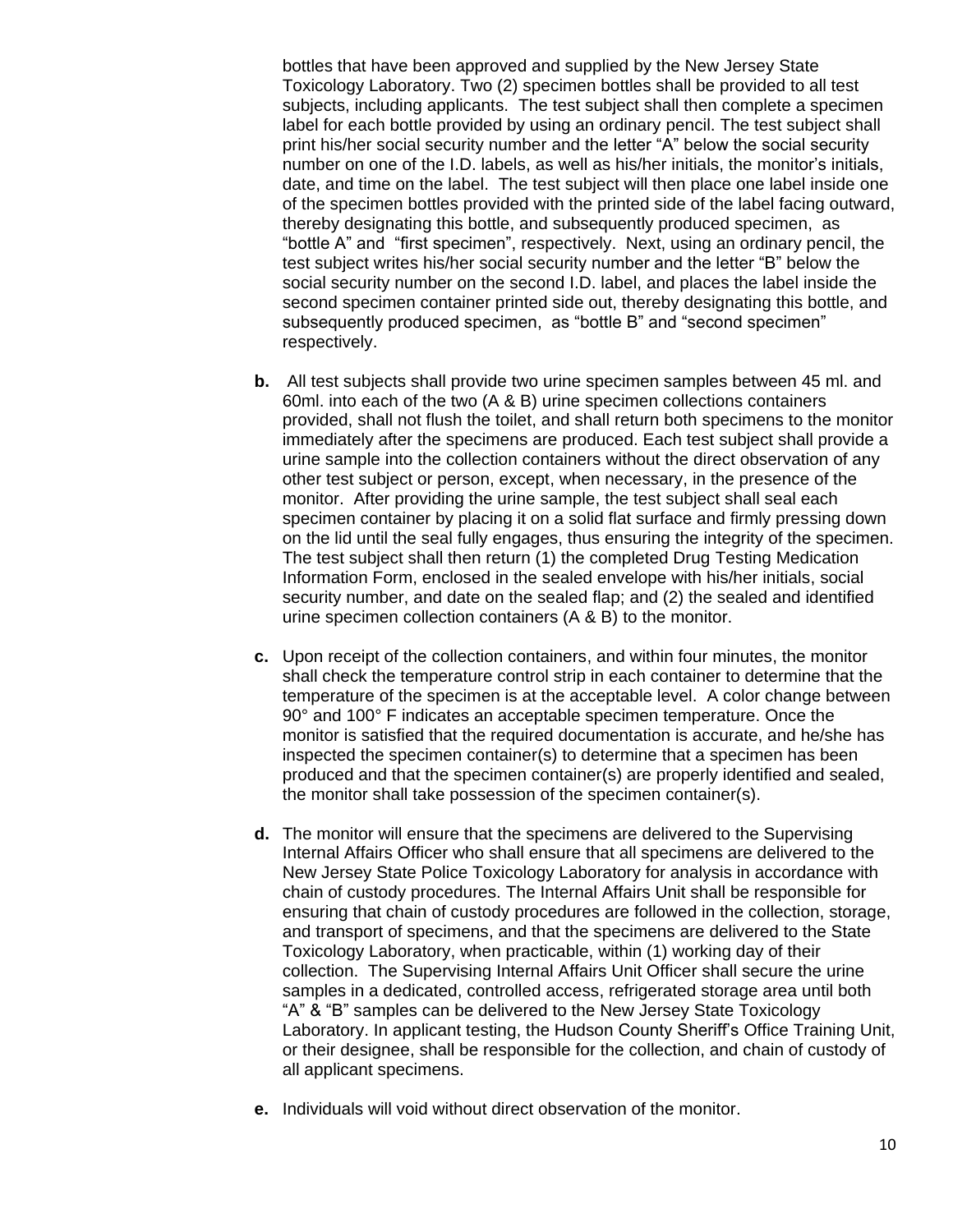- **f.** If the monitor has reason to believe that an individual officer will attempt to adulterate or contaminate a specimen, substitute another substance or liquid for their specimen, or compromise the integrity of the test process, the monitor may conduct a direct observation of the officer. If a monitor concludes direct observation is necessary, he or she must document the facts supporting the belief that the officer will attempt to compromise the integrity of the test process before there can be direct observation.
- **g.** Individuals who are unable to produce a urine specimen (Shy Bladder) may remain under the supervision of the test monitor until the monitor is satisfied that the individual cannot produce a specimen. Under supervision, the monitor may allow the individual to drink up to 40 ounces of fluids in a period of up to three hours in an attempt to induce the production of a specimen. If the individual remains unable to provide a specimen or refuses to drink fluids, after a reasonable period of time, the monitor may have the individual examined by a doctor to determine whether the inability to produce a specimen was a medical or physical infirmity or constituted a refusal to cooperate with the drug testing process. If during this controlled observation period, the individual leaves the testing area without permission from the monitor, or submitting the requested specimen, that individual will be considered a refusal.
- **h.** Under no circumstances should multiple voids be combined to produce an adequate sample volume.

## **i. Second Specimen**

- **1.** In the event of a confirmed positive test result from the State Toxicology Laboratory, the sworn member whose specimen tested positive will be informed by the Hudson County Sheriff or his/her designee of the positive test results and the subject's right to have the second specimen tested at their expense.
- **2.** A subject whose specimen tested positive may only challenge the positive test results by having the second specimen independently tested. The first specimen will not be retested.
- **3.** The second specimen will be maintained at the State Toxicology Laboratory for 60 days following the receipt of a positive drug test result from the laboratory by the submitting agency.
- **4.** The second specimen will be released by the NJSTL under the following circumstances.

**a**. The agency is notified by the State Toxicology Laboratory that the first specimen tested positive for a controlled substance.

**b.** The agency notifies the donor that the first specimen tested positive for a controlled substance, and

**c**.The agency is informed by the donor whose specimen tested positive that he/she wishes to challenge the positive test results.

**5.** The positive donor must designate, from a list maintained by the NJSTL, a laboratory that is certified by the Substance Abuse and Mental Health Services Administration and accredited by the College of American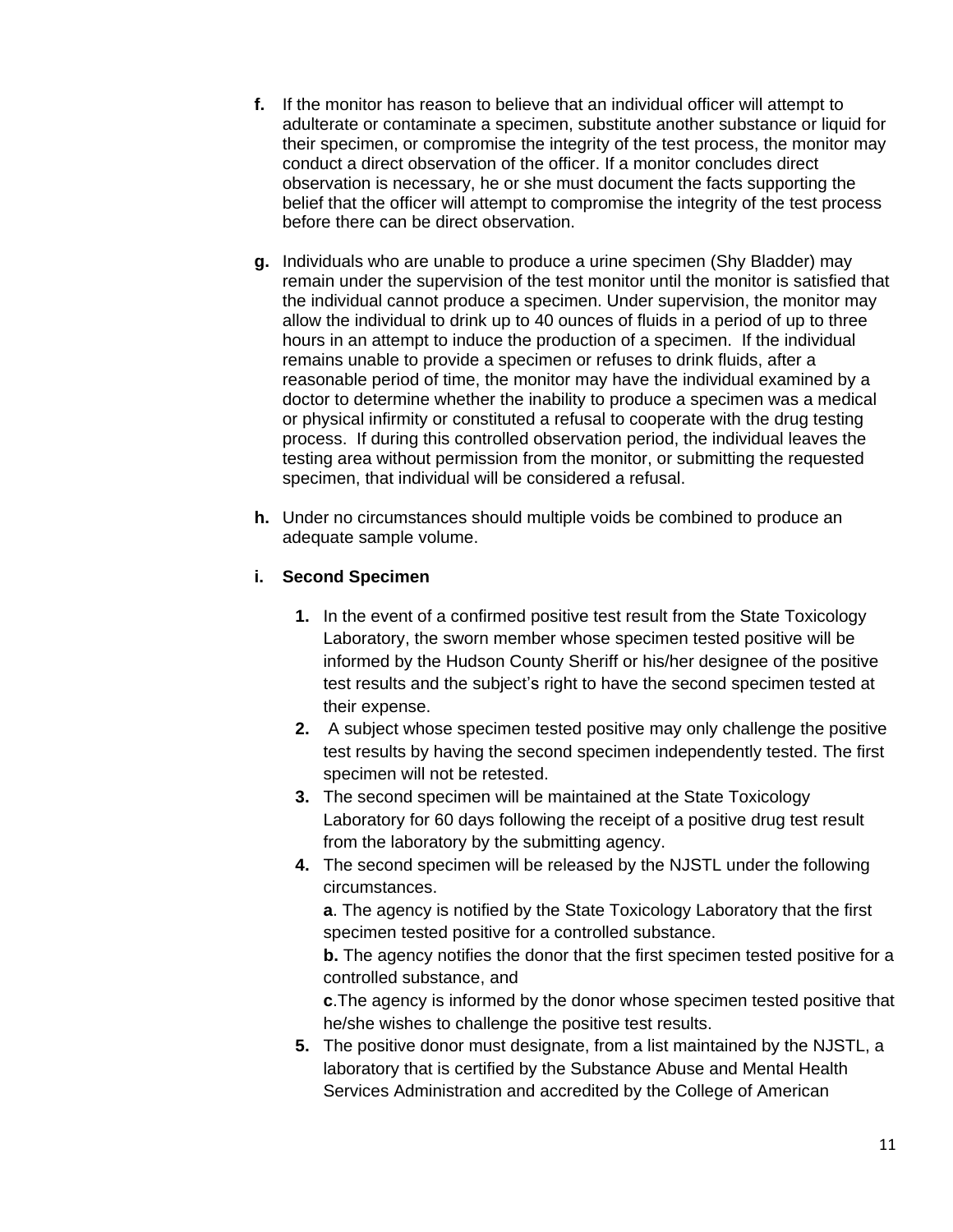Pathologists to conduct workplace urine drug testing, and pay all costs associate with the reception and testing of the sample.

- **6.** A representative of the second test laboratory may, in person, take possession of the second sample in accordance with the accepted chain of custody procedures, or the sample may be sent to the laboratory by prepaid tracking mail.
- **7.** Following testing of the second specimen, the independent laboratory will report the results of the second specimen drug test to the donor, to the submitting agency and to the medical review officer.

# **G. Submission of Specimens for Analysis.**

- **1.** The New Jersey State Toxicology Laboratory within the Division of Criminal Justice will constitute the sole facility to be used by the Hudson County Sheriff's Office for the analysis of drug testing. There shall be no other facility used for testing. Unless approved by the Attorney General of the State of New Jersey, no other facility will be used for the purpose of analyzing law enforcement urine specimens.
- **2.** Urine specimens should be submitted to the State Toxicology Laboratory as soon as possible after their collection; when practicable, within one (1) working day of their collection. In the event a specimen cannot be submitted to the laboratory within one working day of its collection, the law enforcement agency shall store the specimen in a designated controlled access refrigerated storage area until the submission to the laboratory. All specimens must be accompanied by the Law Enforcement Dug Testing Custody and Submission Form, which are obtained from the lab and the sealed envelope containing the Medication Information Form.
- **3.** Submission of specimen to the State Toxicology Laboratory may be accomplished by a Hudson County Sheriff's Office sworn member, or a designated commercial carrier. When utilizing a commercial carrier, the Hudson County Sheriff's Office Internal Affairs Unit will be responsible for the following procedural safeguards:
	- a. All submission must be next day delivery
	- b. In addition to the sealed container, all submission must be packaged in a manner that includes two additional seals to provide for the integrity of the test specimens.
	- c. The State Toxicology Laboratory shall reject specimens that it has reason to believe have been subject to tampering.

## **H. Analysis of Specimens**

**1.** The analysis of the first specimen shall be done in accordance with the currently accepted procedures adopted by the State Toxicology Laboratory. These procedures shall include, but not be limited to, security of the test specimens, chain of custody, initial screen and confirmation testing, parent drug and metabolite cut-off levels and the issuance of test report. In addition to the control substances listed below, the Hudson County Sheriff, or his designee, may request that specimens be analyzed for the presence of steroids.

**a.** Amphetamine/methamphetamine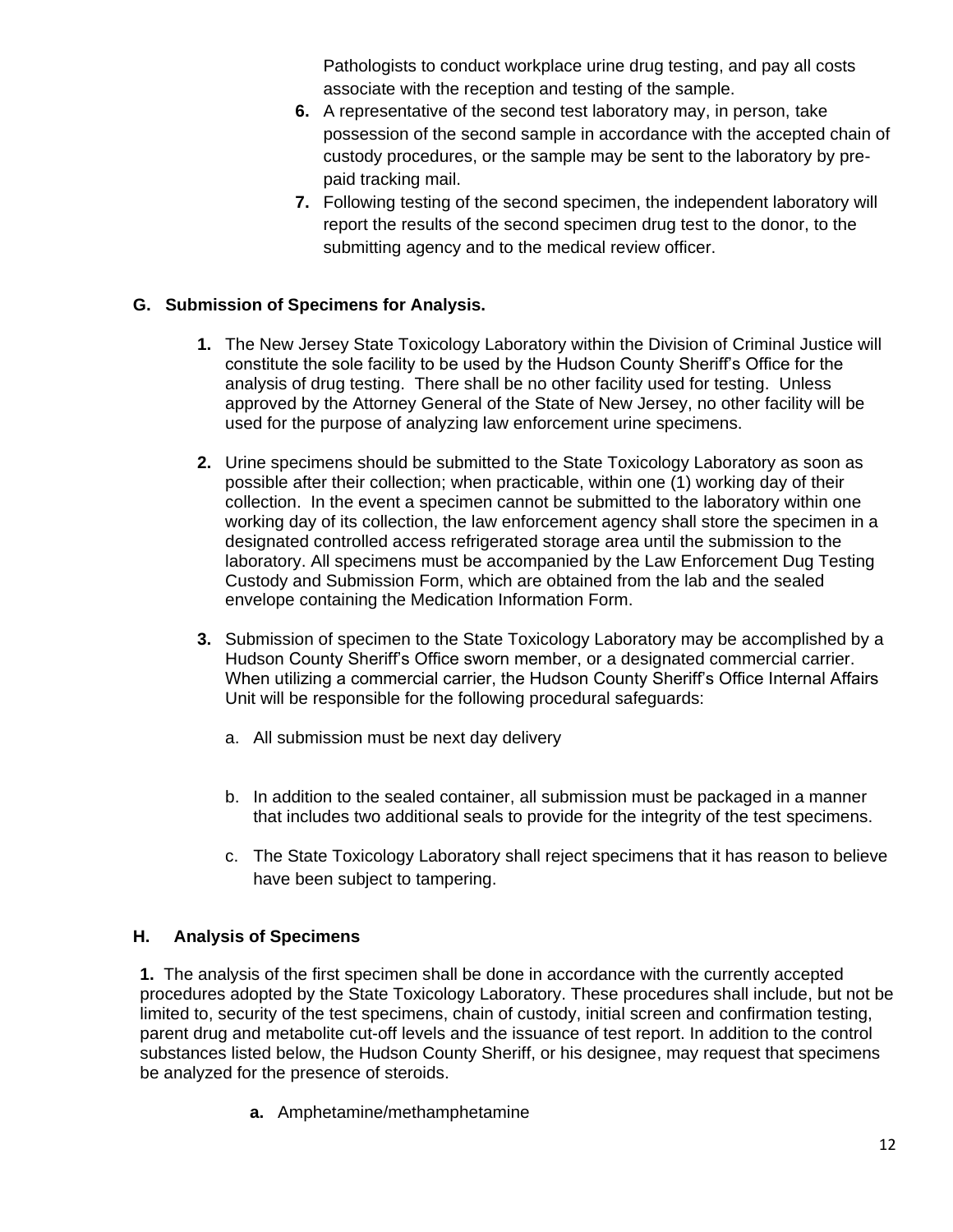- **b.** Barbiturates
- **c.** Benzodiazepine
- **d.** cocaine
- **e.** Marijuana
- **f.** Methadone
- **g.** Opiates
- **h.** Oxycodone/Oxmorphone
- **i.** Phencyclidine
- **2.** The State Toxicology Laboratory utilizes a two (2) stage procedure to analyze specimens.
- **3.** In the first stage, all specimens will undergo an initial screening. The initial screening determines whether one or more of the nine substances listed and/or their metabolites are present at or above a designated cutoff. All presumptive positive specimens will undergo a second and/or specific type of testing.
- **4.** The second type of testing will employ mass spectrometry detection for the definitive identification and quantitation of drugs and/or metabolites presumptively identified by the initial screen.
- **5.** When a specimen test positive at both the initial stage and the second stage. A medical review officer assigned to the State Toxicology Laboratory will review the test results together with the medication information form submitted for the specimen. The medical review officer will seek to determine whether any of the substances listed on the form would explain the positive test result. The medical review officer may direct the agency that collected the sample to obtain further information from the individual being tested concerning the medications listed on the medical information form. The medical review officer will then issue a report indicating whether or not the sample test positive due to a listed medication on the medication information form.
- **6.** Applicants for law enforcement employment are not required to submit a Drug Testing Medication Information form with their specimen. Therefore, if an applicant test positive, the HCSO, following notification from the State Toxicology Laboratory, must have the candidate complete the Drug Testing Medication Information form. Once the form has been completed, the HCSO will be responsible for transmitting the forms to the laboratory. A review of the forms will be conducted by the medical review officer as outlined above.
- **7.** In addition to the testing outlined above, specimens submitted to the State Toxicology Laboratory may be tested for additional substances at the request of the Hudson County Sheriff or his/her designee.

# **I. Drug Test Results**

- **1.** The State Toxicology Laboratory shall notify the Hudson County Sheriff's Office of the test result from the specimen submitted for analysis. All reports will be in writing and sent to the Hudson County Sheriff's Office within fifteen (15) working days of the completed test when practicable. Positive test result will be sent to the Hudson County Sheriff or his/her designee by certified mail. Under no circumstances will the State Toxicology Laboratory provide the HCSO with a verbal report.
- **2.** In some cases the Sate Toxicology Laboratory will report a specimen tested positive for a particular substance and that the information on the medication information form explains the results.
- **3.** The State Toxicology Laboratory shall not report a specimen as having tested positive for a controlled substance until the specimen has undergone a confirmatory test and the medical review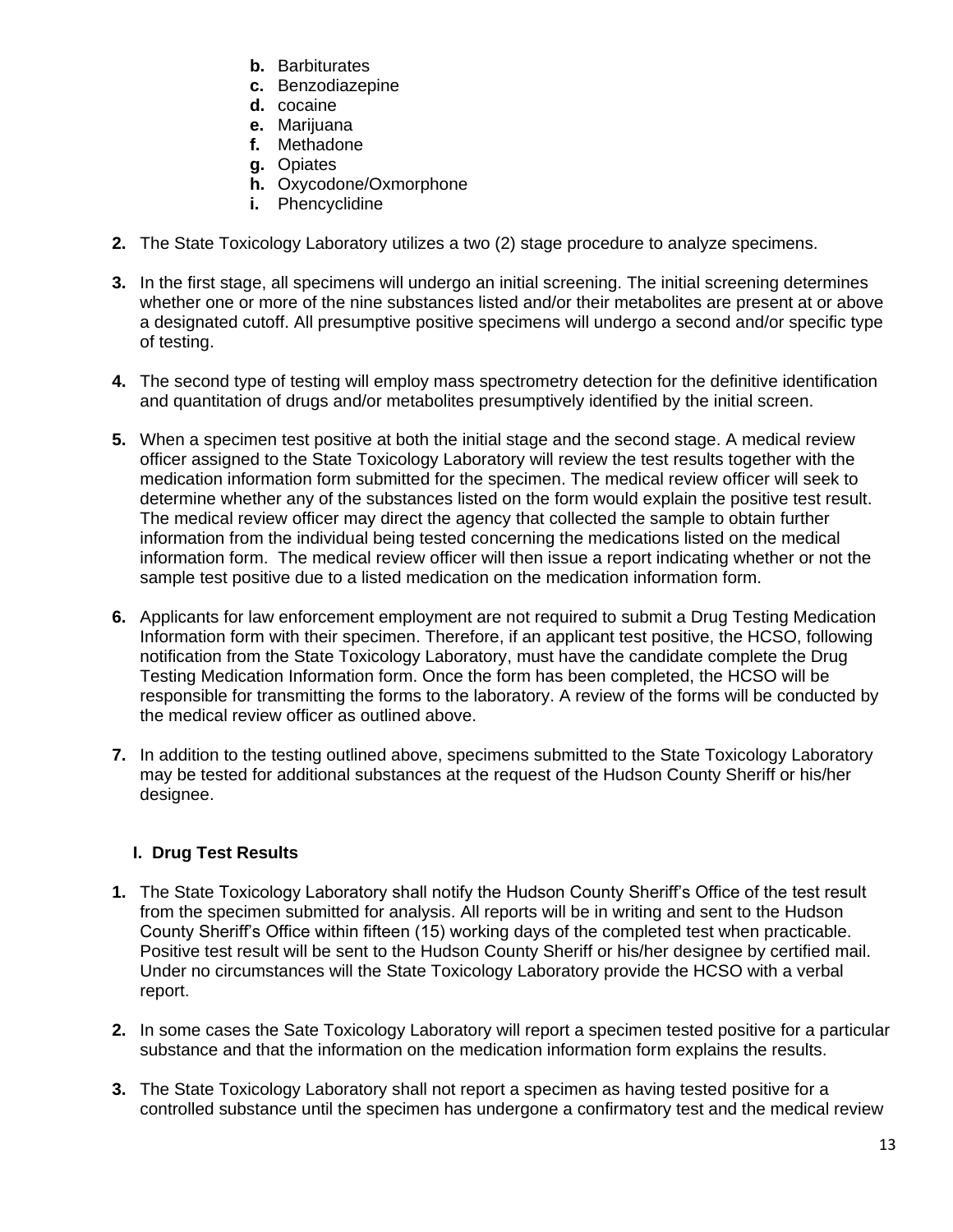officer has reviewed the results of that test with the medical information questionnaire pertinent to that sample and test subject.

- **4.** The Hudson County Sheriff's Office Internal Affairs Unit or designee shall notify the test subject of the results of a positive test result as soon as practicable after receipt of the report from the State Toxicology Laboratory. Upon request, the test subject will be provided with a copy of the laboratory report.
- **5.** Under no circumstances may the Hudson County Sheriff's Office or an individual resubmit a specimen for testing or ask that a particular specimen within the possession of the State Toxicology Laboratory be retested.

## **J. Consequences of a Positive Drug Test Result**

### **1. Applicant**

**a.** The applicant shall be immediately removed from consideration for employment by the Hudson County Sheriff's Office.

**b.** The applicant shall be reported to the Central Drug Registry maintained by the Division of State Police

**c.** The applicant shall be precluded from being considered for any future law enforcement employment in New Jersey for a period of two (2) years.

**d.** Where the applicant is currently employed by another law enforcement agency as a sworn law enforcement officer, the Hudson County Sheriff's Office shall notify the current employing law enforcement agency of the positive test result.

#### **2. Trainee**

**a.** The trainee shall be immediately dismissed from basic training and suspended from employment by the Hudson County Sheriff's Office.

**b.** The trainee shall be immediately charged and upon final disciplinary action, the trainee shall be terminated from the Hudson County Sheriff's Office.

**c.** The trainee shall be reported to the Central Drug Registry maintained by the Division of State Police by the assigned police academy. The Hudson County Sheriff's Office's Training Unit, or designee, shall secure written confirmation from the police academy of this notification.

**d.** The Hudson County Prosecutor's Office will be notified.

**e.** The trainee shall be permanently barred from future law enforcement in New Jersey

#### **3. Sworn Law Enforcement Officer**

**a.** The sworn member shall be immediately suspended from all duties without pay. The identification card, badge, agency issued equipment, and agency issued firearm will be taken into custody by the Internal Affairs Unit or designee.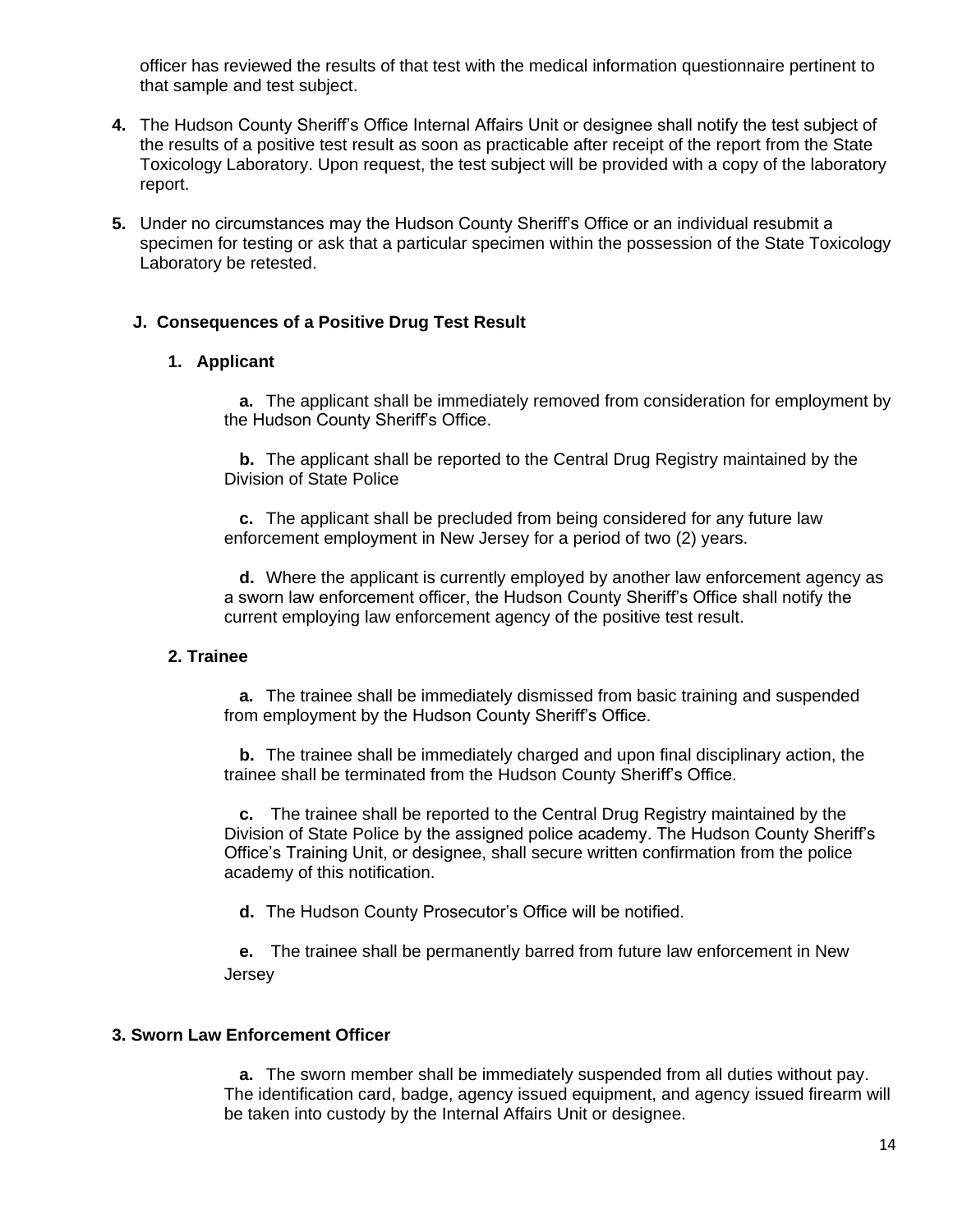**b.** The sworn member shall be administratively charged and upon final disciplinary action, terminated from employment as a sworn member of the Hudson County Sheriff's Office.

**c.** The sworn member shall be reported to the Central Drug Registry maintained by the New Jersey Division of State Police by the Hudson County Sheriff's Office Internal Affairs Unit or designee.

**d.** The Hudson County Prosecutor's Office will be notified.

**e.** The sworn member shall be permanently barred from future law enforcement in New Jersey.

## **K. Consequences of a Refusal to Submit to a Drug Test**

## **1. Applicants.**

**a.** Any applicant who refuses to submit to a drug test, or who submits an adulterated or tainted urine sample, during the pre-employment process shall be immediately removed from consideration for employment with the Hudson County Sheriff's Office, and shall be barred from consideration for future law enforcement employment for a period of two years.

**b.** The Hudson County Sheriff's Office shall forward the applicant's name to the Central Drug Registry and note that the individual refused to submit to a drug test.

**c.** If the applicant is employed by another law enforcement agency, the Hudson County Sheriff or his/her designee will notify the applicant current law enforcement agency.

## **2. Trainees.**

Any trainee who refuses to submit to a drug test during basic training or in-house training, or who submits an adulterated or tainted urine sample, shall be immediately removed from the academy and immediately suspended from employment. The trainee shall be administratively charged, and upon final disciplinary action, terminated from the Hudson County Sheriff's Office. The trainee shall also be permanently barred from future law enforcement employment in New Jersey. The Hudson County Sheriff's Office shall forward the name of the trainee to the Central Drug Registry and note that the individual refused to submit to a drug test.

## **3. Sworn Law Enforcement Officers.**

**a.** Sworn members who refuse to submit a random or reasonable suspicion drug test, or who submit an adulterated or tainted urine sample, shall be immediately suspended from the Hudson County Sheriff's Office. The sworn member shall be administratively charged, and upon final disciplinary action, terminated from the Hudson County Sheriff's Office and permanently barred from future law enforcement employment in New Jersey. The Hudson County Sheriff's Office shall forward the name of the sworn member to the Central Drug Registry and Hudson County Prosecutor's Office and note that the individual refused to submit to a drug test.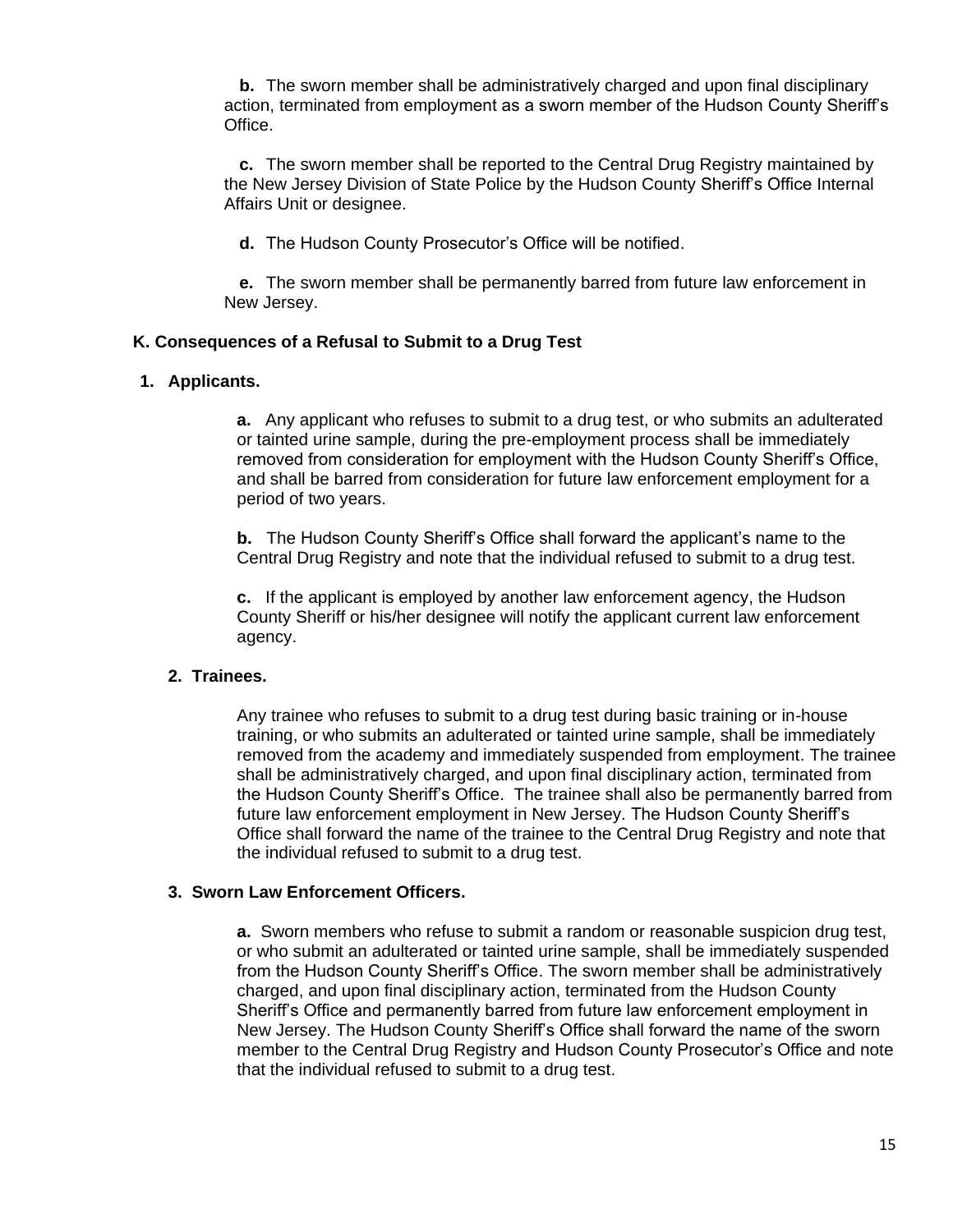**b.** A sworn member who tests positive for illegal drug use, or who, without a valid reason, refuses to submit to a drug test who resigns or retires in lieu of disciplinary action or prior to the completion of final disciplinary action, shall be reported by the Hudson County Sheriff's Office to the Central Drug Registry and shall be permanently barred from future law enforcement employment in New Jersey.

## **L. Record Keeping**

**1.** The Hudson County Sheriff's Office Internal Affairs Unit shall maintain all drug testing records relating to the drug testing of all sworn members of the Hudson County Sheriff's Office. The Hudson County Sheriff's Office Training Unit shall maintain all drug testing records for applicants and trainees. Copies of applicant and trainee testing shall also be forwarded to the Internal Affairs Unit for consistency of record keeping.

- **2.** The Hudson County Sheriff's Office Internal Affairs Unit records shall include, but not be limited to:
	- **a.** Identity of those ordered to submit urine samples.
	- **b.** The reason for that order.
	- **c.** Date of collection.
	- **d.** Name(s) of the monitor assigned to the collection process.
	- **e.** Chain of custody, time collected, time delivered, and date received by the State Toxicology Laboratory.
	- **f.** Condition of sample at time of delivery (sealed/opened).
	- **g.** Results of the drug test.
	- **h.** Copies of notification to the test subject.
	- **i.** For any positive results, documentation from the officer's physician that the medication. was lawfully prescribed and does not render the officer unfit for duty.
	- **j.** For positive test or refusal, appropriate documentation of the disciplinary process.
- **3.** For Random drug testing, the records shall also include the following information:
	- **a.** A description of the process used to randomly select sworn members.
	- **b.** The date of the random selection.
	- **c.** A copy of the document listing the identities of those selected for drug testing.
	- **d.** A list of those who were actually tested.
	- **e.** Date of actual test.
- **4.** Drug testing records shall be maintained with the level of confidentiality required for internal affairs files pursuant to the New Jersey Internal Affairs Policy and Procedure.

## **M. Central Drug Registry**

- **1.** The Hudson County Sheriff's Office Internal Affairs Unit or designee shall notify the Central Drug Registry of the identity of applicants, trainees, and sworn law enforcement officers who test positive for the illegal use of drugs or refuse an order to submit a urine sample on the prescribed form.
- **2.** A sworn law enforcement officer who test positive for illegal drug use or refuses to submit to a drug test, and who resigns or retires in lieu of disciplinary actions or prior to the completion of final disciplinary action, shall be reported by the HCSO to the Central Drug Registry and shall be permanently barred from future law enforcement employment in New Jersey.